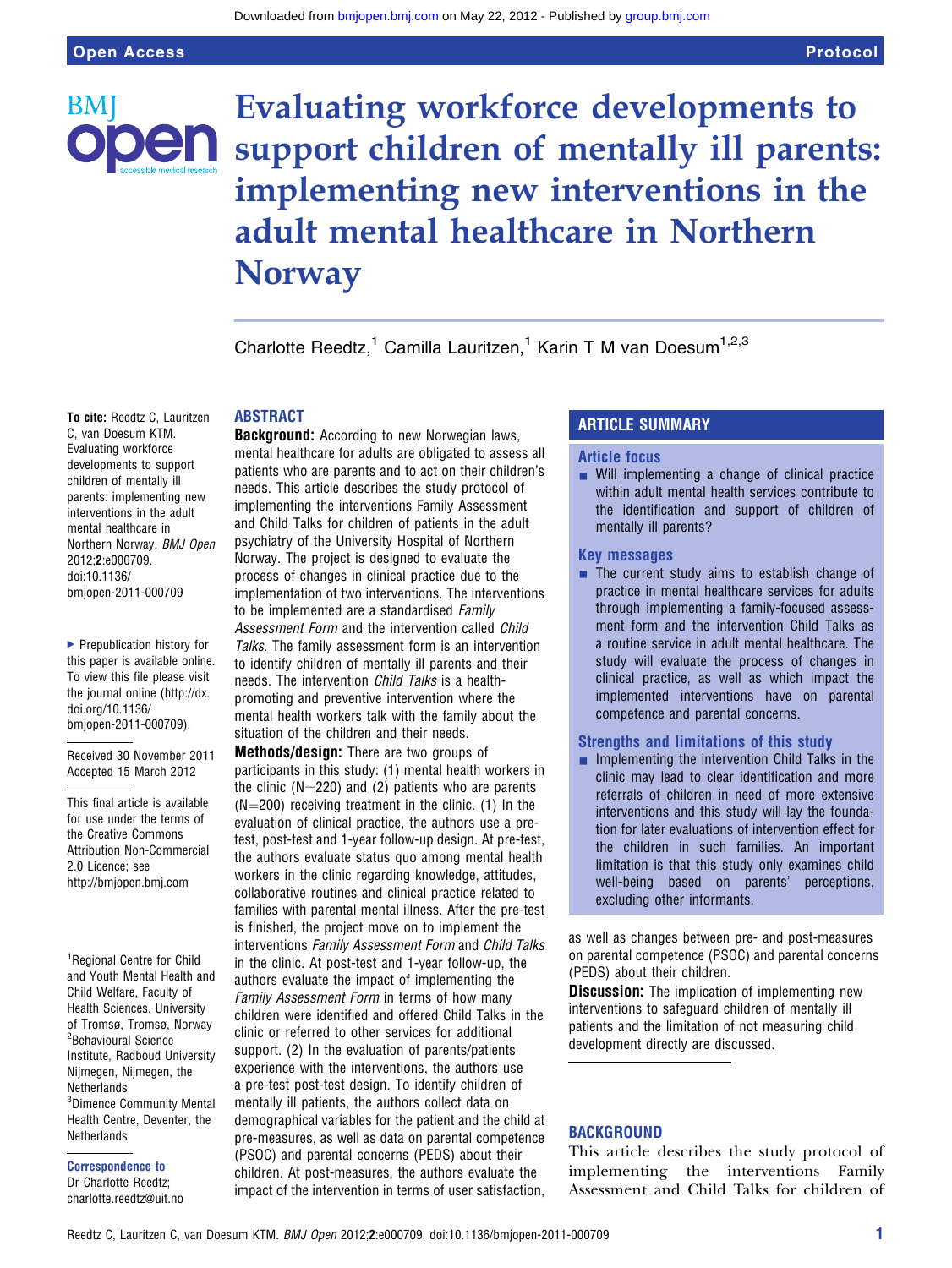patients in the general psychiatric clinic of the University Hospital of Northern Norway.

Children of parents with a mental illness (COPMI) are recognised as a large risk group. The Norwegian Institute of Public Health has estimated the number of children in this group, based on prevalence studies of how many of the entire adult population qualify for a diagnosis of mental disorder or alcohol abuse disorder.<sup>1</sup> They estimated that as much as  $410000$  children in Norway (37.3%) had either one or two parents with a mental illness. Many studies have indicated that children with mentally ill parents are at risk of developing mental health problems themselves. $2-5$  More than one-third of these children develop serious and longlasting problems. Early in life, these children run a higher risk of abuse and neglect, depression, eating disorders, conduct problems and academic failure. Later in life, they are at a higher risk of depression, anxiety disorders, substance abuse, eating problems and personality disorders.<sup>16-8</sup>

Though the preventive role of protective factors and resiliency in the socioemotional development of children has been studied extensively and are recognised in developmental psychology, little research has been conducted to evaluate their role in the transmission of parental psychopathology. However, research has documented that the trans generational transmission of psychiatric risk is significantly mediated by the way parents interact with their children and by lack of core parenting skills. Numerous studies have revealed that dysfunctional family interaction, insensitive responsiveness, low involvement with the child, low monitoring and hostility as well as child maltreatment may result from parental psychopathology. $9-12$  It is especially when these behavioural patterns are present during the early years of life that they trigger dysregulated emotion patterns, negative emotionality, insecure attachment and decreased perceived competence in children. $13-19$ 

In order to develop preventive interventions for these children, we have to focus on the malleability of psychological and social risk and to improve protective factors, for instance parenting behaviour, social support and coping skills. Internationally, there are already various examples of intervention programmes available, and there is now an expanding evidence base to demonstrate the effectiveness of a number of interventions focused at children of mentally ill parents  $(20-23)$ . A number of empirical articles published in the course of the past decade have emphasised that parenting programmes are among the most powerful and costeffective interventions available to prevent child maltreatment and socioemotional and behavioural problems in children.<sup>10 24</sup>

In spite of the fact that the risk factors for these children are known, there is a consensus among professionals in the field and the Norwegian government that health professionals have not yet been able to establish a change of practice so that children of mentally ill

parents are identified and offered preventive support and adequate help. A Norwegian study has indicated that the services available to these children are insufficient.<sup>25</sup> Furthermore, research on the outcomes of different interventions for this group of children and youngsters is scarce. However, before researchers are in a position to evaluate the different interventions to prevent the trans generational transference of mental health problems, these interventions have to be put into wider use. In order to conduct research to evaluate the healthpromoting and preventing effects of interventions in the COPMI field, it is a prerequisite that relevant changes in clinical practice to identify and offer children adequate support have been implemented. The challenges with such an effort are threefold. First, there is a lack of awareness in adult mental health services that their clients may have children. Many wards have no routine recording of whether or not the client has children. Second, adult mental health workers are not educated to discuss parenting skills and to involve children in the treatment of the patient. Third, the funding of the health services is based on client contacts and the children are not clients in the adult healthcare service. Children will only come to the attention of the healthcare system when they have already developed problems and need child mental healthcare.<sup>26</sup> The commission documents for the Norwegian regional public healthcare state that children with mentally ill parents are entitled to adequate help. Furthermore, several changes in relevant laws<sup>27</sup> have been made in order to meet these children's needs in the adult mental healthcare. One of the changes implied that all wards in the adult healthcare should have personnel responsible for the children (child contact persons) of the patients in the unit/ward. The new legislation became effective in January 2010. Therefore, important challenges in the Norwegian adult mental health service is to make sure that these children are identified and that they get the support to which they are entitled.

In order to meet the challenges related to patients who are parents and their children and to meet the requirements of the law, it is crucial that new routines are established and new interventions utilised in the field of practice. The most efficient way for establishing new routines and interventions in an organisation is by introducing and implementing interventions that are well described, $28$  even if the outcomes of the interventions might not yet be evaluated. In this particular project, RKBU North focuses attention on an intervention for children of mentally ill parents: Child Talks, which has been adopted for Norway by the organisation Adults for Children. Child Talks involves two to three sessions with parents and children and aims at supporting parents in their parenting role and thereby supporting the children. Experiences and outcomes of implementation processes have yet to be studied in a systematic way in Norway, and still little is known about the contextual factors that may promote or hinder the sustainability of the implementation of new interventions.<sup>29</sup> <sup>30</sup>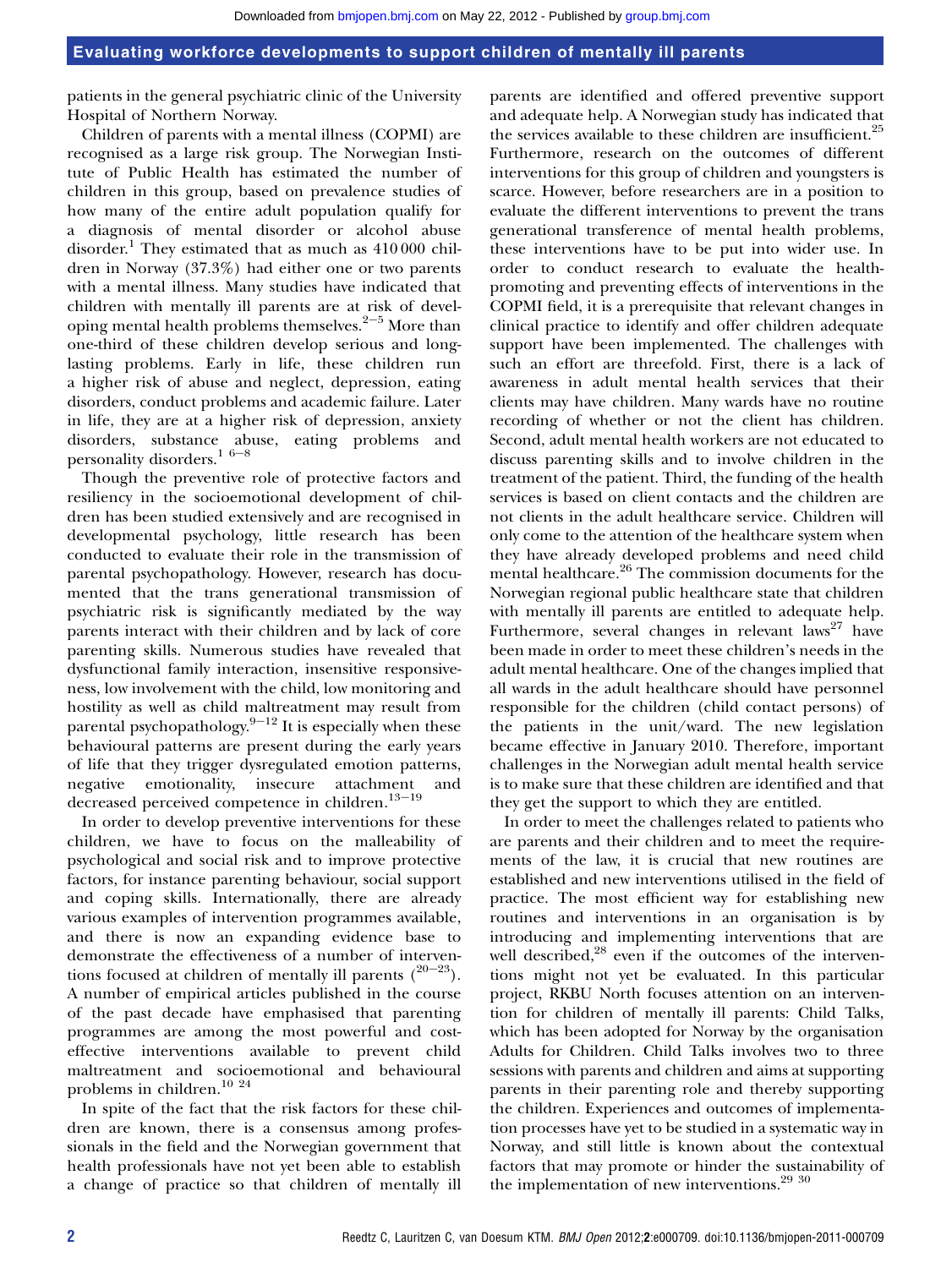In brief, the current study aims to establish a change of practice in mental healthcare services for adults through implementing a family-focused assessment form and the intervention Child Talks as a routine service in adult mental healthcare. The family-focused assessment form will be used as a tool to identify the children and families who are in need of more support and help, and the intervention will provide support for the patients and their children. Children's needs will be measured indirectly by assessing parental concerns and parents' sense of competence. Children in need of support or treatment themselves will be referred to other services in collaboration with the parent/patient. The rationale for this is twofold. First, health professionals are not required to assess children, as children are referred to other services in case of specific needs. Second, researchers have demonstrated that most children with significant socioemotional and behaviour problems are shown to have parents with concerns and that parents' concerns are often as accurate as quality screening.<sup>31</sup> Both the implementation process and parent's experiences with the intervention will be assessed. This will be the first large-scale implementation study on this topic in Norway.

#### Objective of the study and research questions

The project will evaluate the process of changes in clinical practice, as well as which impact the implemented intervention has on parental competence and parental concerns.

## Research questions for the process evaluation of clinical practice:

- 1. Will implementation of the Family Assessment Form lead to identification of children of parents with mental illness?
- 2. Will implementation of the intervention Child Talks lead to changes among mental health workers in the clinic in terms of knowledge, attitudes, collaborative routines and clinical practice?
- 3. Is the intervention delivered according to the protocol?

## Research questions for the evaluation of the interventions impact on parents

- 1. Are patients who are parents satisfied with the intervention Child Talks?
- 2. Will the intervention Child Talks have an impact on patients who are parents in terms of parental competence?
- 3. Will the intervention Child Talks have an impact on patients who are parents in terms of and parental concerns?

# METHODS

## **Participants**

There are two main groups of participants in this study. The first group is mental health workers in the clinic  $(N=220)$ , ranging from psychiatric nurses, psychologists, psychiatrists, social workers and different assistants. The

second group of participants is patients who are parents  $(N=200)$  receiving treatment in the clinic. Patients admitted to this clinic typically have symptoms consistent with diagnoses such as mild, moderate and severe depression, anxiety disorders and psychoses.

#### **Recruitment**

The mental health workers in the clinic are recruited by the formal inclusion of the clinic in the research project. The management in the clinic has signed a contract for the collaboration with the research group, and all mental health workers are encouraged to answer the web-based questionnaires.

The intervention Family Assessment Form for patients/ parents is mandatory for all mental health workers according to the law. The scales (PSOC and PEDS) are implemented in addition to this mandatory practice but are included in the research project, which the clinic has consented to participate in. Parents receiving treatment in the clinic are recruited to receive the second intervention, Child Talks by the mental health worker who assesses the patient using the Family Assessment Form.

## Procedure

## Process evaluation

This study will use a pre-test, post-test and 1-year followup design. At pre-test, we will evaluate status quo among mental health workers in the clinic regarding knowledge, attitudes, collaborative routines and clinical practice related to families with parental mental illness. The expectations of the mental health workers regarding the interventions will also be evaluated. This will be accomplished by web-based questionnaires for all staff.

After the pre-test is finished, the project will move on to implement the interventions Family Assessment Form and Child Talks in the clinic. The implementation starts with training mental health workers in the interventions. The organisation Adults for Children will be responsible for training and supervision of personnel in the clinic.

At post-test and 1-year follow-up, we will evaluate the impact of implementing the Family Assessment Form in terms of how many children were identified and offered Child Talks in the clinic or referred to other services for additional support. This will be elicited by analysing the content of Family Assessment Form for all patients in the clinic. The impact of the intervention Child Talks will be evaluated in terms of actual changes of clinical practice among mental health workers in the clinic, as well as expectations regarding the interventions. Changes regarding health professionals' knowledge, attitude, collaborative routine and clinical practices will also be assessed by post-measures using web-based questionnaires to all staff. At 1-year follow-up, we will evaluate if changes in clinical practice are sustained.

## Evaluation of the interventions impact on patients who are parents

The design for this group is a pre-post design. Patients will complete the Family Assessment Form once they are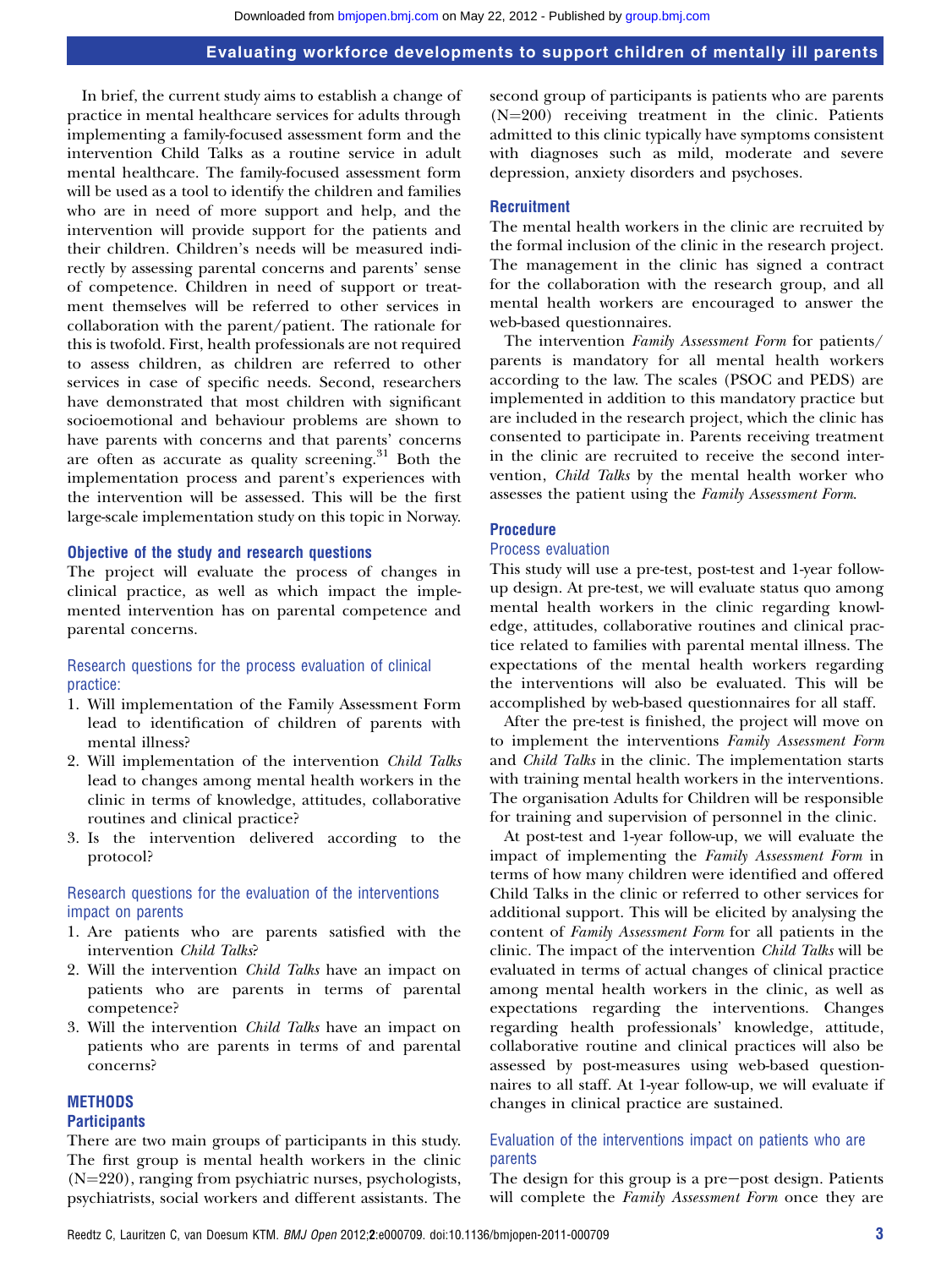admitted to treatment in the clinic. Questions about Parental concern  $(PEDS)^{32}$  and parental competence  $(PSOC)^{33}$  will be included in the Family Assessment Form at pre-test. The rationale for including the two latter scales is that information from parents relatively correctly describes the emotional, social and behavioural development of their children. Researchers have demonstrated that most children with significant socioemotional and behaviour problems are shown to have parents with concerns and that parents' concerns are often as accurate as quality screening. $31$  Furthermore, parent satisfaction (ie, parents' enjoyment of the parenting role) is negatively related to externalising child behaviour.<sup>34</sup>

When the intervention is implemented, all patients receiving the intervention will be asked to fill out an evaluation form after the final session, addressing user satisfaction, parental competence (PSOC) and Parental concern (PEDS). Patients experience with the interventions will be analysed in terms of user satisfaction. Furthermore, changes between pre- and post-measures on the PEDS and PSOC will be analysed to evaluate the impact of the intervention in terms of parental competence and parental concerns about their children.

Health professionals register the contents of each Child Talk session with the family. Whether the intervention is delivered according to the protocol or not is analysed to assess intervention integrity as well as to qualify the relationship between dose and response for all participating families. This is vital to understand the variability of the impact on different families.

#### Measures

The selection of questionnaires consists of several different assessment instruments for the two different target groups.

#### Process evaluation

## Questions about status quo in regular practice, changes in clinical practice 1 year after implementation and at 1-year follow-up

Materials are based on the Keeping Families and Children in Mind Online Resource-Evaluation, pre-training survey.<sup>35</sup> The questionnaire is adapted to the Norwegian context to assess the regular practice in the organisation regarding how it deals with children of mentally ill parents before the implementation of new interventions and changes in clinical practice after implementing the new interventions. Examples of topics to be explored are knowledge and attitudes about responsibilities for the children of patients, routines in the organisation, staff's practice and the collaborative process between the services in the municipalities and in the hospital.

#### Evaluating training and supervision of staff

Every member of the staff who participates in training and supervision related to the new interventions will evaluate the quality and quantity of training using a standardised questionnaire. These data will be used to

evaluate relationship between the quality of the training and whether the intervention was delivered according to the protocol.

## Evaluating the content of the logbook from Child Talks

Staff delivering the intervention will report on the manualised issues covered in the sessions with parents/ patients and children, addressing who participated, concerns discussed, opportunities for support for the family and needs for further activities/interventions to support the family.<sup>36</sup> These data will be used to evaluate if the intervention was delivered according to the protocol.

## Evaluation of the interventions impact on parents Family assessment form

To identify children of mentally ill patients, a standardised questionnaire about the demographical variables about the patient and the child is presented to patients who are parents. Information about child age, gender, siblings, parental custody, others carers for the child and which information the child has received about the situation with the parents was collected. Furthermore, demographic data about the parents, the psychiatric history and diagnosis of the patient are also collected in order to examine relationships between demographic child and patient variables and intervention user satisfaction.

## Parents' evaluations of developmental status (PEDS)

Parents' concerns will be elicited via a short form of a standardised questionnaire called PEDS.<sup>32</sup> Glascoe<sup>31</sup> demonstrated that most children with significant socioemotional and behaviour problems are shown to have parents with concerns and that parents' concerns are often as accurate as quality screening of the children. The PEDS will indicate the level of problems in child development and changes in development.

## Parents sense of competence (PSOC)

Parental competence will be elicited via a standardised questionnaire called PSOC.<sup>33</sup> Experiences of being a parent are related to the developmental outcomes for children,<sup>37</sup> and parents' experience of efficacy and satisfaction in their role as a parent is evaluated to get information about these issues. Two subscales measure efficacy (seven items,  $\alpha=0.69$ ) and satisfaction (nine items,  $\alpha=0.77$  in parenting and are computed by summing the scores within each scale.

#### Evaluating patient user satisfaction with the interventions

Every patient who gives their consent to participate in the Child Talks intervention will be asked to evaluate their experience with the interventions via a user satisfaction questionnaire. There are 12 items exclusively related to satisfaction. An example is 'The Child Talk intervention was useful to me as a parent', and all items was answered using a 5-point Likert scale ranging from 1 'I totally disagree' to 5 'I totally agree'.

## Intervention

The interventions to be implemented are a standardised Family Assessment Form and the intervention called Child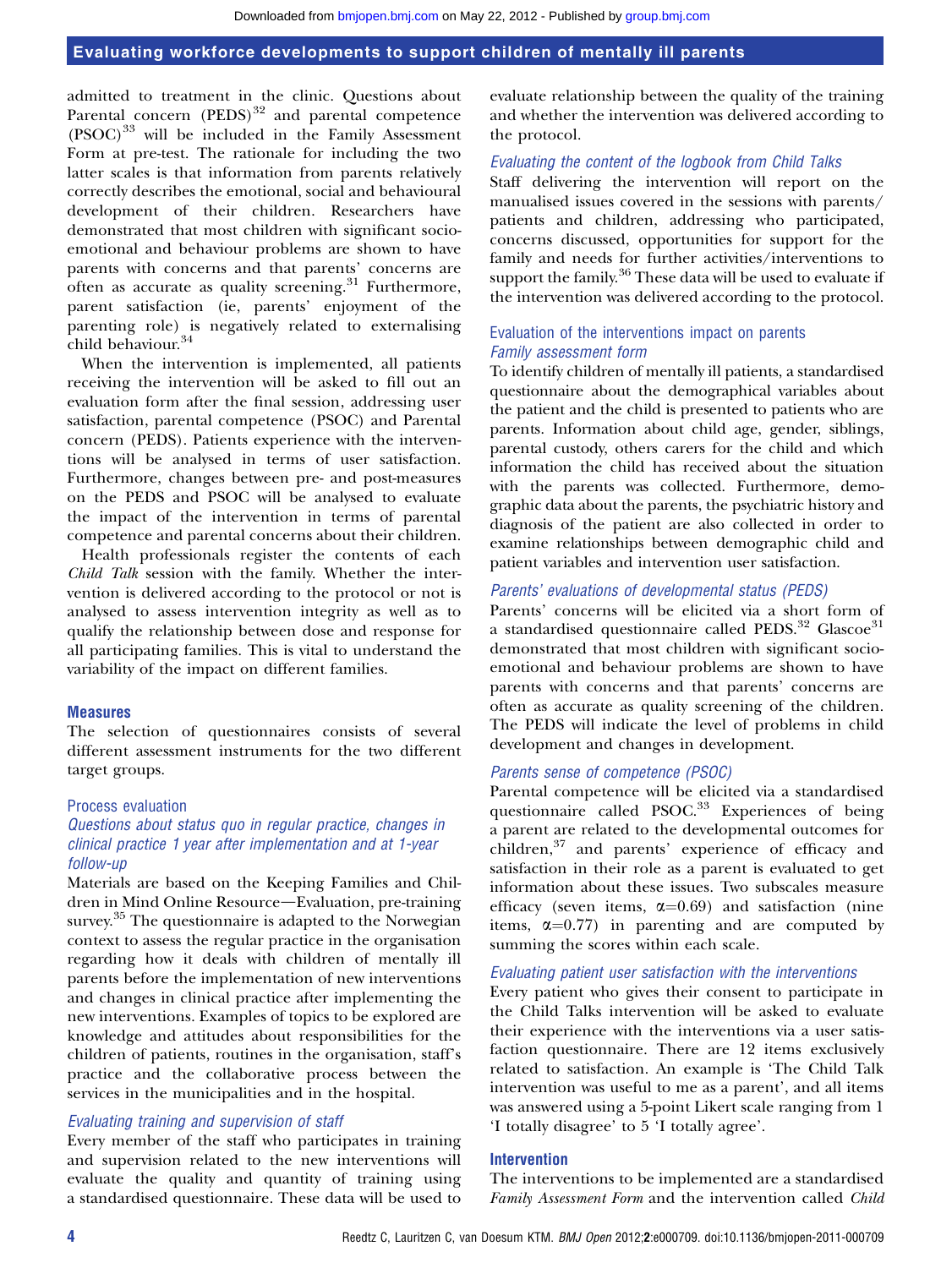Talks developed and manualised in the Netherlands by van Doesum and Koster.<sup>36</sup> The family assessment form is an intervention to identify children of mentally ill parents and their needs. The intervention Child Talks is a health-promoting and preventive intervention where the mental health workers talk with the family about the situation of the children and their needs. This intervention is developed in the Netherlands<sup>38</sup> and has been part of regular practice for 2 decades there. The intervention comes with a manual that describes the process of carrying out three separate family conversations; one initial conversation with the patient and possibly his/her partner, followed by two conversations with the patient (and partner) and the children involved. The intervention allows the parents/patients to describe their children's resources and vulnerability and to participate in planning how they want their child to be informed of the family situation. The intervention includes the children through questions about their understanding and experiences of the family situation, and the children's view of what may improve their situation. Adults for children has translated and adapted the intervention for use in Norway and has published a pamphlet called 'How do I help my child', which is used as a tool for staff, parents and children in the conversations.

#### Intervention integrity

The professionals will follow the manual for the intervention and will complete standard checklists (logbook) for each session to ensure this.

#### Power analysis

Two separate power analyses were conducted, one for the Process evaluation part and one for the Evaluation of the intervention's impact on patients.

#### Process evaluation

In this case, we based the power analysis on a t test (paired samples) of the pre-post change in clinical practice among the healthcare workers. The effect size is expected to be small, but even a small change in clinical practice might be clinically valuable for the families meeting the healthcare service. Expecting an effect size of Cohen's  $d=0.2$  (two-tailed test and a significance level of 0.05) would result in a power of 0.80 with a sample of 199 participants.

## Evaluation of the interventions impact on patients who are parents

Target variables for the power analysis were Parental concern and Parental efficacy and satisfaction.

A small to medium intervention effect from pre to post is expected for these variables, and we want to be able to detect an effect of  $d=0.25$  with power  $=0.80$  (two-tailed test and significance level of 0.05). In order to achieve this goal, a sample of 128 participants is needed. Since a relatively large dropout from pre- to post-test is expected, we aim to recruit at least 200 patients for this part of the study.

#### Ethics

The study is considered by the Regional Committees for Ethics in Medical Research. Their view is that it is a quality evaluation project aimed at improving diagnostic and therapeutic practices, and hence, it is not applicable for the committee. The project is approved by the data protection officer, who has approved the total protocol for this project.

## SCIENTIFIC AND PRACTICAL IMPLICATIONS OF THE **PROJECT**

It is widely accepted that parenting behaviours influence the development of socioemotional and behavioural problems in children, $39$  and the quality of parenting a child receives is considered to be the most potent and the most modifiable risk factor contributing to the development of behavioural and emotional problems in children.<sup>40</sup> Interventions to improve parenting and the developmental path of children in families where one or both parents are struggling with mental illness are much needed.

The new Norwegian legislation regarding support for children of mentally ill parents challenge all Norwegian psychiatric wards to change their practice related to patients who are parents and their children. The mental healthcare service for adults is obligated to assess all patients who are parents, and to act on their needs as parents. Results from this study will represent an important, new and much needed contribution to the mental health services for children with mentally ill parents. Furthermore, the effects of the implementation of the Family Assessment and Child Talks interventions will be evaluated in terms of changes in personnel's practice and collaboration between services, as well as patient's user satisfaction, parental competence and parental concerns.

An important limitation is that this study only examines child well-being based on parents' perceptions, excluding other informants (ie, pre-school teachers, school teachers, public health nurses, relatives). There is evidence to suggest a correlation between self-report measures of parents and that of observers.<sup>41</sup> These correlations are by no means perfect, but they do give us a certain degree of confidence in parents' self-reports. Direct measures of child development and observations of parent-child interactions are needed to further increase the confidence in the results.

In conclusion implementing the intervention Child Talks in the clinic may lead to clear identification and more referrals of children in need of more extensive interventions. This study will lay the foundation for later evaluations of intervention effect for children with mentally ill parents.

Contributors All authors participated in describing the design of this study. CR and CL obtained funding for this study. All authors drafted this manuscript. All authors read and approved this manuscript.

Funding This study was funded by the Norwegian Health Directorate and Regional Centre for Child and Youth Mental Health and Child Welfare, Faculty of Health Sciences, University of Tromsø.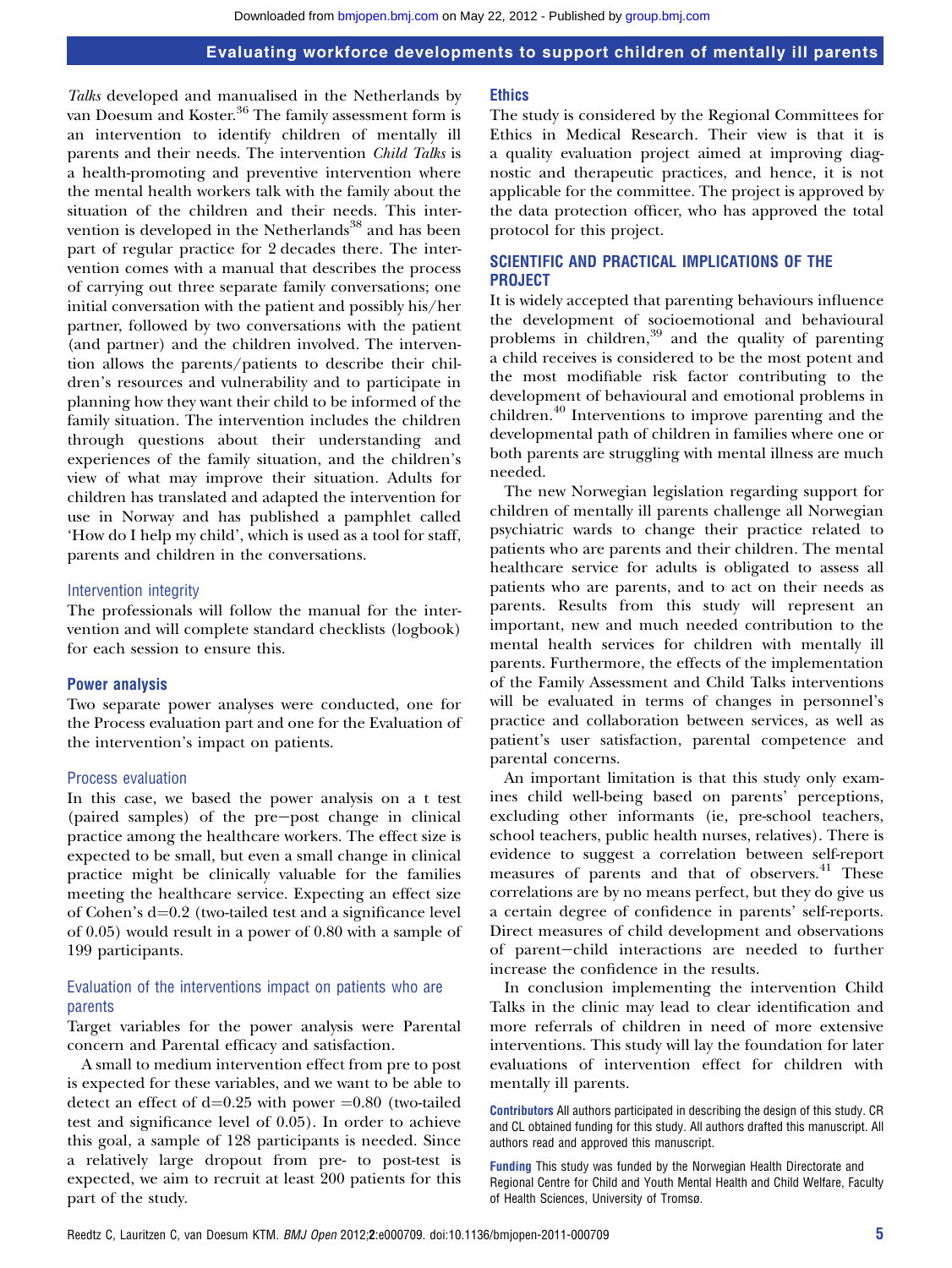#### Competing interests None.

Ethics approval Ethics approval was provided by Data Protection Officer at the participating hospital.

Provenance and peer review Not commissioned; externally peer reviewed.

Data sharing statement No additional data available.

## **REFERENCES**

- 1. Torvik FA, Rognmo K. Barn av foreldre med psykiske lidelser eller alkoholmisbruk: Omfang og konsekvenser. Report 2011:4, The Norwegian Institute on Public Health, 2011. ISBN:978-82-8082-461-5. http://www.fhi.no/dokumenter/0d04decc0b.pdf (accessed 3 Oct 2011).
- 2. Beardslee WR, Versage EM, Gladstone TR. Children of affectively ill parents: a review of the past 10 years. J Am Acad Child Adolesc Psychiatry 1998;37:1134-41.
- 3. Gladstone BM, Boydell KM, Seeman MV, et al. Children's experiences of parental mental illness: a literature review. Early Interv Psychiatry 2011;5:271-89.
- 4. Rutter M, Quinton D. Parental psychiatric disorder: effects on children. Psychol Med 1984;14:853-80.
- 5. West MO, Prinz RJ. Parental alcoholism and childhood psychopathology. Psychol Bull 1987;102:204-18.
- 6. Beardslee WR, Versage EM, Velde PV, et al. The Effects of Parental Dysfunction on Children, in Preventing Depression in Children Through Resiliency Promotion: The Preventive Intervention Project. New York, NY: Kluwer Academic/Plenum Publishers, 2002:71-86.
- 7. Goodman SH, Gotlib IH. Children of Depressed Parents: Mechanisms of Risk and Implications for Treatment. Washington, DC: American Psychological Association, 2002.
- 8. Goodman SH, Rouse MH, Connell AM, et al. Maternal depression and child psychopathology: a meta-analytic review. Clin Child Fam  $Ps$ ychol Rev 2011;14:1-27.
- 9. Bauer NS, Webster-Stratton C. Prevention of behavioral disorders in primary care. Curr Opin Pediatr 2006;18:654-60.
- 10. Foster EM, Prinz RJ, Sanders MR, et al. The costs of a public health infrastructure for delivering parenting and family support. Child Youth Serv Rev 2008;30:493-501.
- 11. Gardner F, Sonuga-Barke EJ, Sayal K. Parents anticipating misbehaviour: an observational study of strategies parents use to prevent conflict with behaviour problem children. J Child Psychol Psychiatry 1999;40:1185-96.
- 12. Granic I, Patterson GR. Toward a comprehensive model of antisocial development: a dynamic systems approach. Psychol Rev 2006:113:101-31.
- 13. Murray L, Sinclair D, Cooper P, et al. The socioemotional development of 5-year-old children of postnatally depressed mothers. J Child Psychol Psychiatry 1999;40:1259-71.
- 14. Bifulco A, Moran P, Ball C, et al. Childhood adversity, parental vulnerability and disorder: examining inter-generational transmission of risk. J Child Psychol Psychiatry 2002;43:1075-86.
- 15. Duggal S, Carlson EA, Sroufe L, et al. Depressive symptomatology in childhood and adolescence. Dev Psychopathol 2001;13:143-64.
- 16. Elgar FJ, Mills RS, McGrath PJ, et al. Maternal and paternal depressive symptoms and child maladjustment: the mediating role of parental behavior. J Abnorm Child Psychol 2007;35:943-55
- 17. Harnish JD, Dodge KA, Valente E. Mother-child interaction quality as a partial mediator of the roles of maternal depressive symptomatology and socioeconomic status in the development of child behavior problems. Child Dev 1995;66:739-53.
- 18. Hosman CMH, van Doesum KTM, van Santvoort F. Prevention of emotional problems and psychiatric risks in children of parents with a mental illness in the Netherlands: I. The scientific basis to a comprehensive approach. Adv Ment Health 2009;8:250-63.
- 19. Murray L, Cooper P, Hipwell A. Mental health of parents caring for infants. Arch Womens Ment Health 2003;6:71-7
- 20. Beardslee WR, Wright EJ, Gladstone TR, et al. Long-term effects from a randomized trial of two public health preventive interventions for parental depression.  $J$  Fam Psychol 2007;21:703-13.
- 21. Fraser C. James EL. Anderson K, et al. Intervention programs for children of parents with a mental illness: a critical review. Int J Ment Health Promot 2006;8:9-20.
- 22. Reupert A, Maybery D. Programs for parents with a mental illness. J Psychiatr Ment Health Nurs 2011:18:257-64.
- 23. van Doesum KT, Riksen-Walraven JM, Hosman CM, et al. A randomized controlled trial of a home-visiting intervention aimed at preventing relationship problems in depressed mothers and their  $in$ fants. Child Dev 2008;79:547-61.
- 24. Sanders M, Calam R, Durand M, et al. Does self-directed and webbased support for parents enhance the effects of viewing a reality television series based on the triple P-Positive Parenting programme? J Child Psychol Psychiatry 2008;49:924-32.
- 25. Aamodt G, Aamodt I. Tiltak for barn med psykisk syke foreldre [Interventions for Children of Mentally Ill Parents]. 2005. Report. RBUP Øst/Sør. Oslo: The Centre for Child and Adolescent Mental Health, Eastern and Southern Norway.
- 26. Maybery D, Reupert A. Workforce capacity to respond to children whose parents have a mental illness. Aust N Z J Psychiatry 2006;40:657-64.
- 27. The Ministry of Health and Care Services. Changes in the Law. 2009. http://www.regjeringen.no/pages/2188713/PDFS/ OTP200820090084000DDDPDFS.pdf (accessed 3 Oct 2011).
- 28. Fixsen DL, Naoom SF, Blasé KA, et al. Implementation Research: A synthesis of the Literature. Tampa: University of South Florida, 2005. http://cfs.cbcs.usf.edu/publications/detail.cfm?id=137 (accessed 20 Oct 2011).
- 29. Maybery D, Reupert A. Parental mental illness: a review of barriers and issues for working with families and children. J Psychiatr Ment Health Nurs 2009;16:784-91.
- 30. Ogden T. Familiebasert behandling av alvorlige atferdsproblemer blant barn og ungdom. Evaluering og implementering av evidensbaserte behandlingsprogrammer i Norge [Family Based Treatment of ODD and CD Among Children and Adolescents. Evaluation and Implementation of Evidence-Based Treatment Programs in Norway]. Dissertation. Norway: University of Bergen, 2010. ISBN:978-82-308-1647-9.
- 31. Glascoe FP. Parents' evaluation of developmental status: how well do parents' concerns identify children with behavioral and emotional problems? Clin Pediatr (Phila) 2003;42:133-8.
- 32. Glascoe FP. Parents' concerns about children's development: prescreening technique or screening test? Pediatrics 1997;99:522-8.
- 33. Johnston C, Mash EJ. A measure of parenting satisfaction and efficacy. J Clin Child Psychol 1989;18:167-75.
- 34. Ohan JL, Leung DW, Johnston C. The parenting sense of competence scale: evidence of a stable factor structure and validity. Can J Behav Sci 2000;32:251-61.
- 35. Mayberry D, Goodyear M, Reupert A. Keeping Families and Children in Mind Online Resource-Evaluation, Pre-Training Survey. 2011. http://www.copmi.net.au/worked/files/WFD\_Res\_Eval\_POST\_ 100210.pdf (accessed 14 Oct 2011).
- 36. van Doesum KTM, Koster C. KOPP Praten met ouders kinderen Handleiding preventieve huisbezoeken voor ouders met psychiatrische problemen en hun kinderen (Manual Child Talks). Deventer, the Netherlands: Dimence, Community Mental Health Center, 2008.
- 37. Reedtz C, Handegard BH, Morch WT. Promoting positive parenting practices in primary pare: outcomes and mechanisms of change in a randomized controlled risk reduction trial. Scand J Psychol 2011:52:131-7
- 38. van Doesum KTM, Hosman CMH. Prevention of emotional problems and psychiatric risks in children of parents with a mental illness in the Netherlands: II. Interventions. Adv Ment Health 2009;8:264-7.
- 39. Hutchings J, Lane E. Parenting and the development and prevention of child mental health problems. Curr Opin Psychiatry 2005;18:386-91.
- 40. Morawska A, Winter L, Sanders MR. Parenting knowledge and its role in the prediction of dysfunctional parenting and disruptive child behaviour. Child Care Health Dev 2009;35:217-26.
- 41. Zubrick SR, Ward KA, Silburn SR, et al. Prevention of child behavior problems through universal implementation of a group behavioral family intervention. Prev Sci 2005;6:287-304.